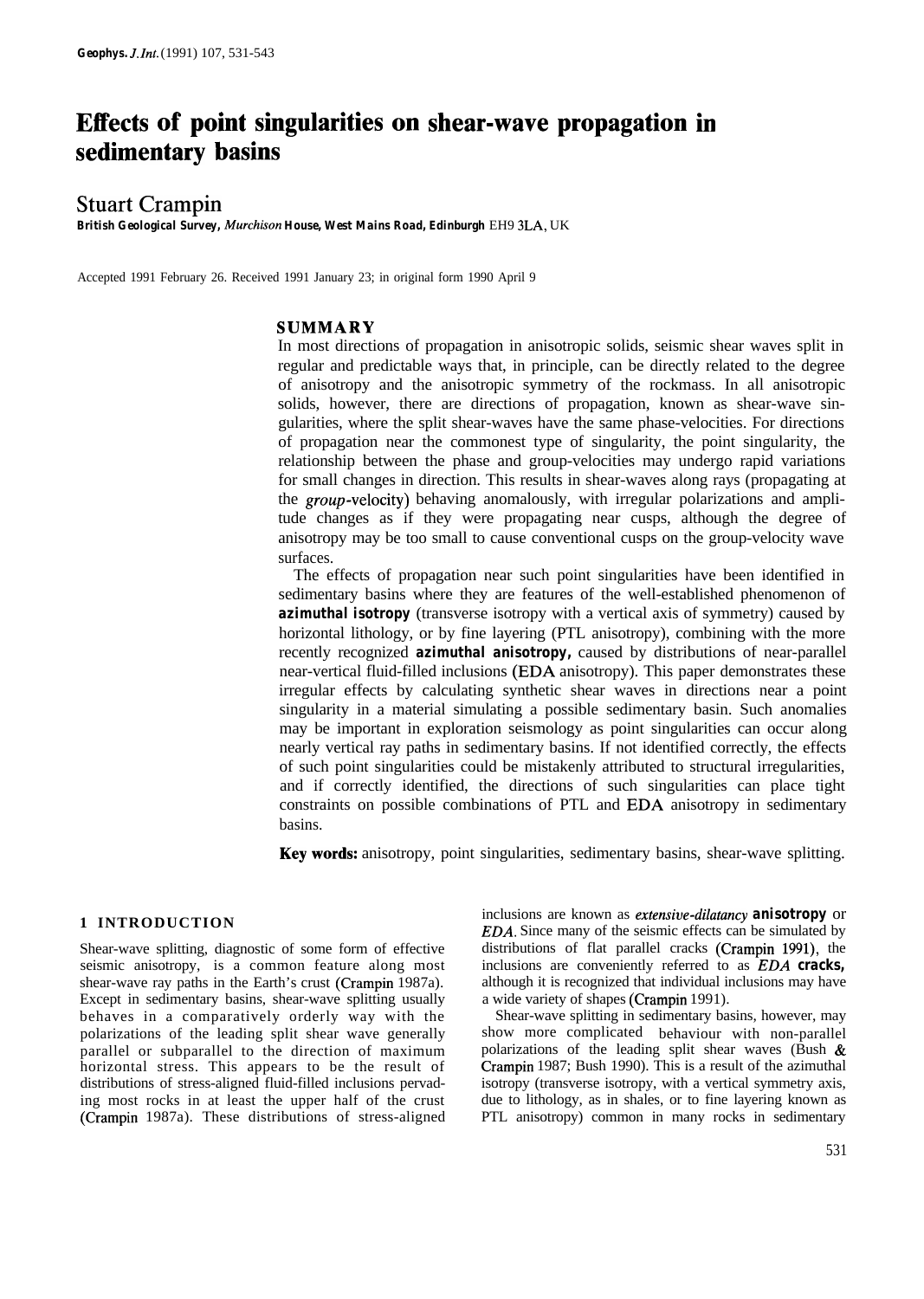basins combining with the azimuthal anisotropy of the EDA cracks. This leads to orthorhombic anisotropic symmetry, which implies the presence of directions of propagation, called *point singularities,* where the shear waves display irregular behaviour (Crampin 1981; Wild & Crampin 1991).

Shear waves along ray paths near point singularities display rapid variations in polarization and amplitude, quite unlike the regular behaviour of shear-wave splitting in anisotropic media in directions away from such singularities. In the particular, the solid angles of directions of irregular behaviour may be quite large. For the material examined in this paper, the anomalous behaviour extends more than 10" either side of the singularity. Since these point singularities may occur along nearly vertical ray paths in sedimentary basins (Crampin 1988; Wild & Crampin 1991), it has become important to recognize their effects.

This paper presents an initial study, in an idealized sedimentary basin, of what are probably the first calculations of synthetic shear waves along ray paths near point singularities. Wave propagation is calculated in a uniform material so as to isolate the effects of the singularity from the effects of inhomogeneities. In an attempt to understand the principles causing the phenomena, the paper interprets the behaviour in terms of the polarizations and time delays between the split shear waves. The paper begins with a brief review of what is known about shear-wave singularities.

[Note that shear-wave behaviour in anisotropic structures is fundamentally different from the behaviour in isotropy (Crampin 1981). In order to increase our physical understanding of the behaviour of shear-wave propagation in sedimentary basins, the paper attempts to interpret the behaviour in terms of more conventional shear-wave propagation. Note also that discussions of seismic anisotropy require a rather different notation from discussions of isotropy, and a more comprehensive explanation of the terminology can be found in Crampin (1989).]

#### **2 SHEAR-WAVE SINGULARITIES**

The locus of shear-wave phase-velocity propagation in anisotropic rock traces out two analytically continuous surfaces, the phase-velocity surfaces or phase-velocity sheets (Crampin 1981). These sheets have different particledisplacement polarizations so that, in most directions of propagation, an incident plane shear wave (propagating at the phase velocity) splits and excites two phases with strictly orthogonal polarizations and different velocities. However, all anisotropic solids have at least two directions, known as singular points, where the two shear-wave phase-velocity sheets touch and are analytically continuous (Crampin & Yedlin 1981). There are three types of singularity, kiss, point and line singularities. Table 1 lists the numbers of singularities on planes of mirror symmetry in the various systems of anisotropic symmetry. In some circumstances, kiss and point singularities may also occur in directions that do not lie in planes of mirror symmetry (as in Fig. 4, below).

Kiss and line singularities generally cause little disturbance to rays of shear waves along neighbouring ray paths (propagating at the group velocity), but the presence of the most frequency occurring singularity, the point singularity, may significantly disturb the behaviour of shear waves along neighbouring ray paths at the group velocity (Crampin 1981). The directions of phase- and group-velocity propagation of body waves in anisotropic solids usually diverge so that the ray (group-velocity) direction is, in general, not normal to the surface of constant phase (Crampin 1981). For directions near point singularities the divergence of phase and group velocity may undergo particularly rapid variations. This means that, in directions near point singularities, the behaviour of rays of shear waves radiating from point sources at the group velocity may be very different from the behaviour of plane shear waves, propagating at the phase velocity. [As an approximate guide, the largest deviation of phase and group velocity (in degrees) in any particular anisotropic structure is usually similar in value to the differential shear-wave anisotropy (in per cent).

#### **2.1 Kiss singularity**

Kiss singularities are directions where two shear-wave phase-velocity sheets touch tangentially at isolated points (Fig. la). There is always a kiss singularity in the direction of the symmetry axis of solids with hexagonal symmetry (transverse isotropy) as in Fig. l(b), but kiss singularities may also occur in trigonal, orthorhombic, monoclinic, and triclinic symmetries for particular values of the elastic constants.

Except for strong anisotropy (differential shear-wave anisotropy greater than 10 per cent, say), the behaviour of group-velocity sheets at kiss singularities is similar to the behaviour of phase-velocity sheets, as illustrated in Fig. l(a), and shear-wave ray paths near such singularities display few anomalies. The shear-wave sheets touch tangentially, and there is little difference in the velocities of the two split shear waves, so that the waveforms of the initial shear-wave pulse will propagate with little distortion. The delays between the split shear waves will increase for directions away from the singularity, but by the time the



**Figure 1.** Schematic illustration of the three types of singularity on the two shear-wave phase-velocity sheets: (a) kiss singularity, where the two sheets touch tangentially at a point; (b) line singularity, where the two sheets may be considered as intersecting (only possible in hexagonal symmetry, as illustrated, when there is also a kiss singularity along the symmetry axis); and (c) point singularity, where the two sheets touch at the vertices of shallow cones (here much exaggerated). [After Crampin & Yedlin (1981) with modifications.]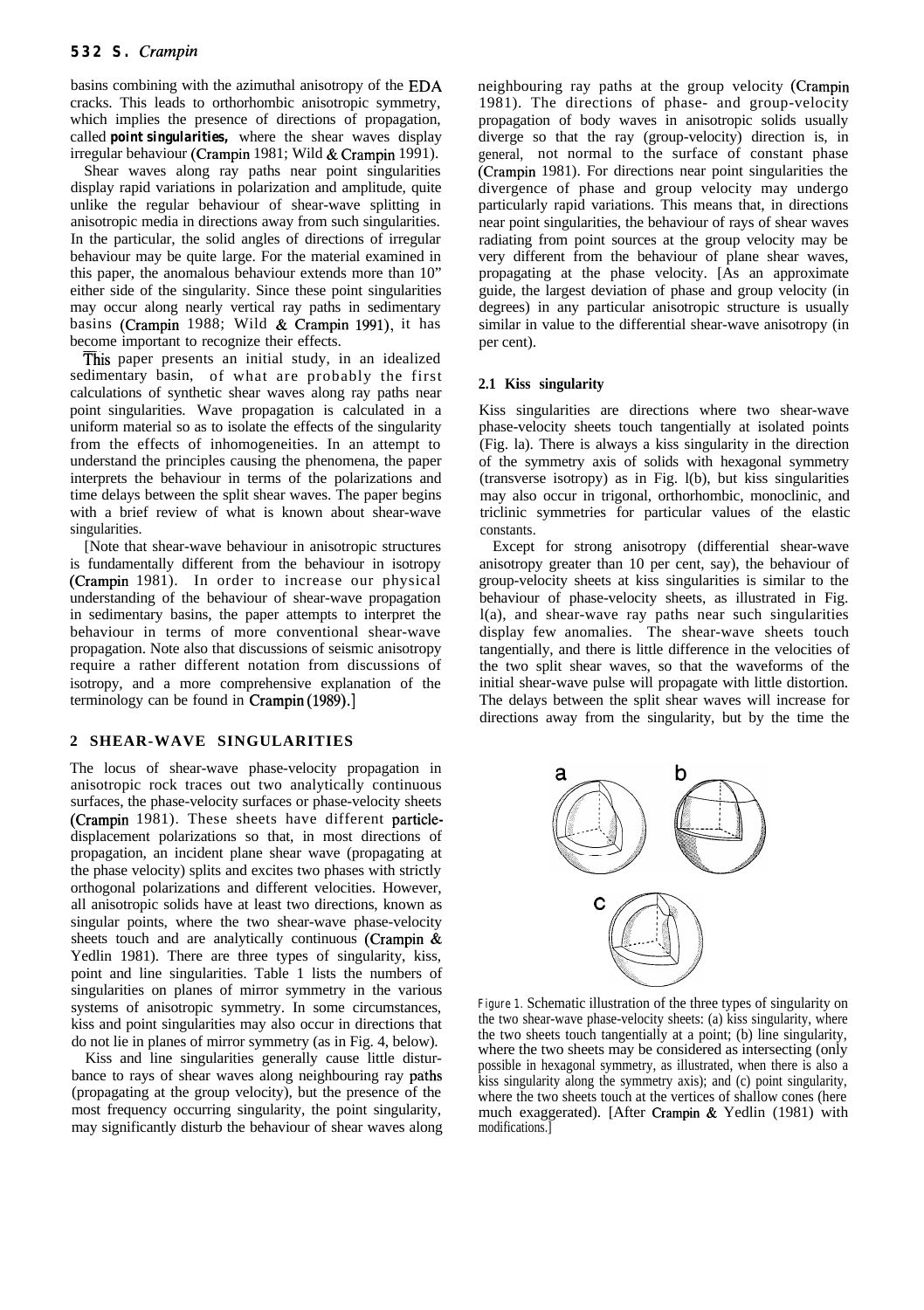

**Figure** 2. Schematic illustration of: (a) a line singularity in hexagonal symmetry, where the two phase-velocity sheets intersect; and (b) the pulling apart of the inner and outer phase-velocity sheets into a ring pinch when there is a small perturbation to the hexagonal symmetry. Note point singularities at both ends of the section illustrated.

angular distance is large enough to cause a significant delay, the rapid variation of polarizations near the kiss singularity will also be reduced, and the shear waves will split in a regular manner without any particular anomaly.

#### **2.2 Line singularity**

Line singularities, where the two shear-wave phase-velocity sheets may be considered as intersecting, only occur in systems of hexagonal symmetry (transverse isotropy), as in Fig. l(b), where the two sheets cut each other in a circle concentric about the axis of cylindrical symmetry. Line singularities do not cause anomalies in group-velocity sheets as the two sheets can be considered as simply intersecting, in the same way as that illustrated for the phase-velocity sheets in Fig. 2(a). The shear waves will then split into two nearly orthogonal components with a time delay between the split shear waves depending on the degree of differential shear-wave velocity anisotropy along the particular ray path, which will diminish as the ray passes closer to the intersection.

The difficulty of considering a line singularity as the intersection of two sheets as in Fig. 2(a) is that as soon as any, even small, perturbations are introduced into the hexagonal symmetry (see Section 3, below), the inner (slower) and outer (faster) phase-velocity sheets pull apart along the line of the singularity, as in Fig. 2(b), forming a *ring pinch* (Crampin & Yedlin 1981). This ring pinch introduces strong curvatures into the phase-velocity sheets which generates a cuspoidal fin on the surface of the inner sheet of the associated group-velocity sheets, and a corresponding opening (hole) in the outer group-velocity sheets. The two phase-velocity sheets do not pull apart completely, however, and for small perturbations the sheets touch at eight point singularities along the line of the original line singularity, as in the point singularities shown in Fig. 2(b). Four of these eight singularities are in symmetry planes, but alternate with singularities in off-symmetry directions [as in Figs 4(b) and (c), below]. [Note that however weak the anisotropy, if the perturbation is sufficient small, the curvatures near the pinch will be large and a cuspoidal fin will exist, although it may be small in

**Table 1.** Number of shear-wave singularities on planes of mirror symmetry in different systems of anisotropic symmetry (after Crampin & Kirkwood 1981).

|                           |                | Type of singularity |                     |
|---------------------------|----------------|---------------------|---------------------|
| Symmetry system           | <b>Kiss</b>    | Line                | Point               |
|                           |                |                     |                     |
| Cubic                     | 6              | 0                   | 8                   |
| Hexagonal                 | $\overline{c}$ | $2.0^{\circ}$       | 0                   |
| Trigonal <sup>2</sup>     | $\theta$       | 0                   | 8.201               |
| Tetragonal                | $\overline{c}$ | 0                   | 8                   |
| Orthorhombic <sup>2</sup> | 0              | 0                   | $4,12$ <sup>1</sup> |
| Monoclinic*               | 0              | $\Omega$            | 8                   |
| Triclinic <sup>23</sup>   | 0              |                     | റ്                  |

'More than one configuration possible.

\*Systems with the possibility of kiss and point singularities in off-symmetry directions for particular values of elastic constants. <sup>3</sup>Systems with triclinic symmetry necessarily have at least two kiss or point singularities in off-symmetry directions.

angular dimensions and velocity differences, and consequently difficult to identify in observations either in the field or the laboratory.]

The sheets can no longer be considered as simply intersecting when there is a ring pinch, although they are still analytically continous at the point singularities. An unambiguous way to identify the shear waves is to refer to the outer (faster) velocity sheet as  $qS1$ , say, and the inner (slower) sheet as  $qS2$ . The ' $qS'$  refers to **quasi-shear** waves, where the polarizations are no longer strictly pure shear (Crampin 1981, 1989). Identification of faster and slower shear-wave sheets is wholly consistent, and it is often easier to avoid changes in nomenclature, and corresponding difficulties in numerical identification, by identifying the sheets as faster and slower sheets  $(qS1,$  and  $qS2,$ respectively), even in purely hexagonal symmetry where two sheets may be otherwise considered as intersecting (Crampin 1989).

#### **2.3 Point singularities**

Point singularities are directions where two shear-wave phase-velocity sheets touch (coincide) at the vertices of, usually very flat, convex and concave cones on the inner and outer velocity sheets, respectively, as shown in Fig. l(c). Such singularities are called conical points in crystallography literature. Symmetry considerations show that point singularities cannot occur in hexagonal symmetry, but all other systems of anisotropic symmetry must contain some, often many, point singularities (Table 1). Although point singularities appear to have a comparatively simple representation in phase-velocity sheets, there is high curvature of the phase-velocity sheet near the singularity, and the behaviour of shear-wave polarizations of shear waves radiated from a point source may be complicated, with the polarizations of rays passing near point singularities varying by up to 180". The corresponding behaviour in the group-velocity sheets may be very complicated, and we need to refer to a specific example to show the effects. The example shown in the next section simulates the behaviour in a possible sedimentary basin.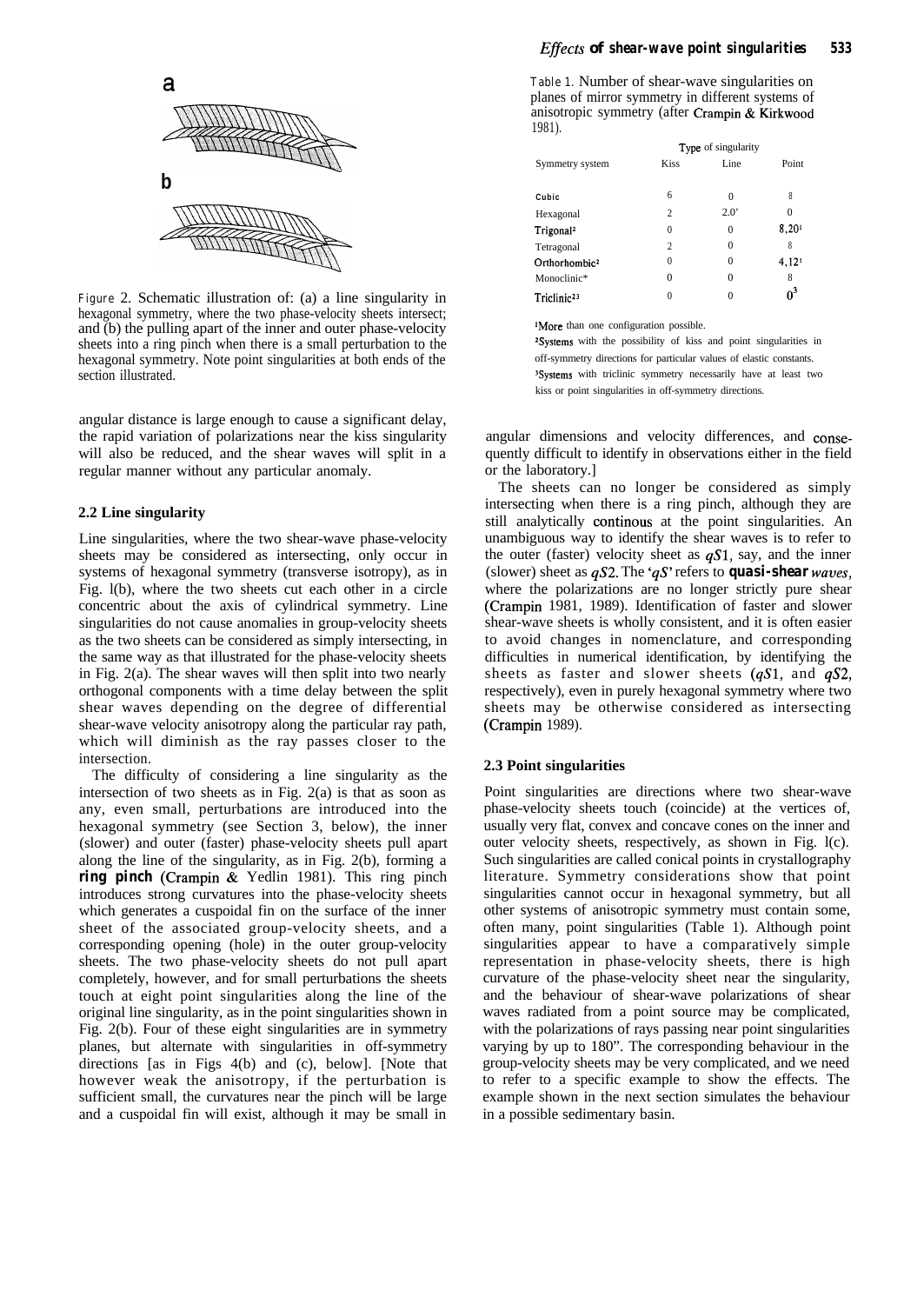#### *534 S. Crampin*

**Table** 2. Elastic constants of solids in Pa x 10' with density  $\rho =$ 2450 kg  $m^{-3}$ . Note symmetry about the main diagonal. North is taken as the  $x$  direction and south as the  $y$  direction.

| PO7: |         |                             |        |        |        |        | Solid made up of <b>periodic</b> thin-layers (PTL) with differential shear-wave |
|------|---------|-----------------------------|--------|--------|--------|--------|---------------------------------------------------------------------------------|
|      |         | anisotropy of about $7\%$ . |        |        |        |        |                                                                                 |
|      |         | (1111)                      | (1122) | (1133) | (1123) | (1131) | (1112)                                                                          |
|      | (1111)  | 40.125                      |        |        |        |        |                                                                                 |
|      | (22 11) | 10.883                      | 40.125 |        |        |        |                                                                                 |
|      | (3311)  | 8.887                       | 8.887  | 33.324 |        |        |                                                                                 |
|      | (231 I) | 0.000                       | 0.000  | 0.000  | 12.626 |        |                                                                                 |
|      | (3111)  | 0.000                       | 0.000  | 0.000  | 0.000  | 12.626 |                                                                                 |
|      | (1211)  | 0.000                       | 0.000  | 0.000  | 0.000  | 0.000  | 14.621                                                                          |
|      |         |                             |        |        |        |        |                                                                                 |

C10: Isotropic matrix  $(V_p, V_s = 4.0. 2.3$  km/sec) pervaded by thin parallel EDA-cracks with a crack density of 0.1 and differential shear-wave anisotropy of about 10%.

|         | (1111) | (1122) | (1133) | (1123) | (1131) | (1112) |
|---------|--------|--------|--------|--------|--------|--------|
| (1111)  | 39.917 |        |        |        |        |        |
| (221 I) | 13.184 | 39.167 |        |        |        |        |
| (331)   | 13.184 | 13.247 | 39.167 |        |        |        |
| (2311)  | 0.000  | 0.000  | 0.000  | 12.960 |        |        |
| (3111)  | 0.000  | 0.000  | 0.000  | 0.000  | 10.334 |        |
| (1211)  | 0.000  | 0.000  | 0.000  | 0.000  | 0.000  | 10.334 |

PO7C10: Structure PO7 pervaded by EDA-cracks C10 giving combination and EDA-anisotropy.

|         | (1111) | (1122) | (1133) | $(1\ 123)$ | (1131) | (1112)  |
|---------|--------|--------|--------|------------|--------|---------|
| (1111)  | 39.841 |        |        |            |        |         |
| (221 I) | 10.809 | 40.095 |        |            |        |         |
| (331 I) | 8.835  | 8.886  | 33.347 |            |        |         |
| (231 I) | 0.000  | 0.000  | 0.000  | 12.627     |        |         |
| (3111)  | 0.000  | 0.000  | 0.000  | 0.000      | 10.052 |         |
| (1211)  | 0.000  | 0.000  | 0.000  | 0.000      | 0.000  | I I.594 |

# **3 ANISOTROPY OF SEDIMENTARY BASINS**

Bush & Crampin (1987) and Bush (1990) have shown that many features of shear-wave propagation in the Paris Basin can be simulated by propagation through uniform rock with combinations of (P)eriodic (T)hin (L)ayer anisotropy ( $PTL$ *anisotropy)* and parallel vertical inclusions *(EDA* anisotropy). PTL anisotropy has hexagonal symmetry (transverse isotropy) with a *vertical* axis of cylindrical symmetry, whereas *EDA* anisotropy has hexagonal symmetry with a *horizontal* axis of symmetry, parallel to the minimum horizontal compressional stress. This combination of the fwo hexagonal symmetries with perpendicular symmetry axes yields a rock with orthorhombic symmetry. [Note that an alternative source of transverse isotropy with a vertical axis of symmetry is lithologic anisotropy due to aligned grains, as in shales. Such lithologic anisotropy has similar patterns of velocity variations to PTL, and PTL anisotropy will be used to model the phenomena as structures with given amounts of velocity anisotropy can be conveniently derived from the formula for creating PTL anisotropy (Postma 1955).]

The specific example here, PO7C10, is made up of a possible sedimentary rock, P07, possessing typical PTL anisotropy with a differental shear-wave velocity anisotropy of about 7 per cent, containing a distribution of thin parallel vertical EDA cracks, ClO, with a differential shear-wave anisotropy of about 10 per cent. {Differential shearwave anisotropy is defined by  $\left[\max_{q_{s}}(V_{q_{s}})\right]$  $\min (V_{qS2})$ ]/[max  $(V_{qS1})$  **X** 100] (Crampin 1989).} The cracks strike east-west, and the elastic constants of the anisotropic structures used in this paper are given in Table 2. The cracked structure is calculated with the formulations of Hudson (1980, 1981, 1986) and Crampin (1984).

Figure 3 shows the properties of PO7 and Cl0 separately as phase- and group-velocity variations in three mutually orthogonal symmetry planes. Note that although the sections of the group-velocity surface in the plots of velocity variations generally lie with (are slower than) the phase-velocity surfaces, the group velocity in any particular direction is always greater in value than the phase velocity (except in directions of turning points where the two velocities coincide).

Figure 3 also displays the 3-D variations as equal-area projections of the horizontal polarizations of the faster split shear wave,  $qS1$ , and the contoured delays between the split shear waves. The equal-area projections are polar maps of the behaviour of shear waves over a (lower) hemisphere of directions, so that the centre point represents vertical propagation, and the edge represents horizontal propagation at the appropriate azimuth. The hexagonal symmetries in Fig. 3 contain kiss and line singularities.

The properties of the resulting orthorhombic solid, PO7C10, are shown in Fig. 4, and the elastic constants in Table 2. Point singularities in the phase-velocity sheets have been indicated by solid circles. Since there is no single direction in the group-velocity sheets corresponding to the unique direction of a point singularity on the phase-velocity sheets, point singularities in the group-velocity sheets in Fig. 4(c) have been indicated schematically by open circles. [The reason for the irregularities in the contoured projection in Fig. 4(c) is discussed in the next section]. Orthorhombic PO7ClO contains 20 point singularities. Eight of the 20 point singularities of PO7ClO are in off-symmetry directions as a result of the pulling apart of a line singularity, as illustrated in Fig. 2(b).

Since P-waves in sedimentary basins may have velocity anisotropy from PTL anisotropy of up to 30 per cent (corresponding differential shear-wave anisotropies are likely to be similar), and differential shear-wave anisotropy from EDA anisotropy of up to 10 per cent, a very wide range of combinations of PTL and EDA anisotropy are possible in the field (Wild & Crampin 1991), and no single example can be considered as typical. The particular combination PO7ClO was chosen to illustrate behaviour near a point singularity and near a conventional (high-curvature) cusp.

#### **4 GROUP-VELOCITY SHEETS**

Various segments of the inner (slower), and outer (faster), shear-wave group-velocity sheets (wave surfaces) of PO7ClO are shown in Fig. 5. The locus of lines of group-velocity direction are shown for the corresponding phase-velocity directions tracing out an equally spaced grid of lines of latitude and longitude on the phase-velocity sheets. Note that the lines in the sections Fig. 5 represent the stretching and contraction of the comparatively smooth wave surfaces, and are not perspective drawings. The contractions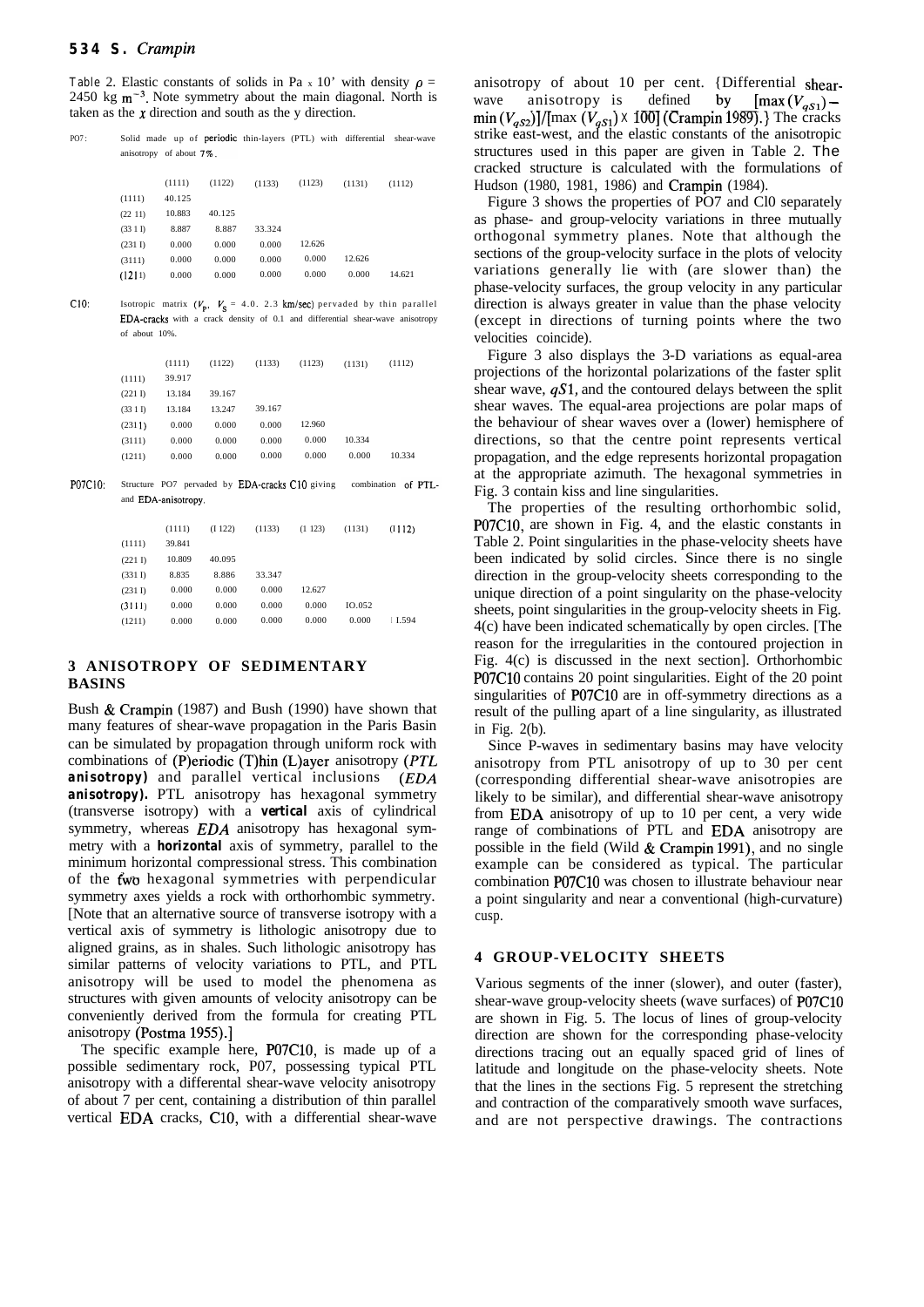

Figure 3. Properties of (a) P07, with PTL anisotropy, and (b) C10, with EDA anisotropy where the vertical cracks strike east-west. Upper diagrams are velocity variations in the three methods of (a) P07, with PTL anisotrop the three mutually orthogonal symmetry planes: (N)orth-(E)ast; (E)ast-(Z)Vertical; and (Z)Vertical-(N)orth; where the upper solid lines are phase velocity, and the lower dot-dash lines are group velocity joined to the appropriate phase velocity every 10". The three body waves are a quasi-P-wave, *qP,* and two quasi-shear waves, *qSP,* polarized (p)arallel, and *qSR*, polarized at (r)ight angles, to the symmetry plane through the symmetry axis (direction 0"). Lower diagrams are, to the left, equal-area projections (polar maps) of a hemisphere of directions of the phase-velocity polarizations of the faster split shear wave,  $qS1$ , and to the right, the delays between the split shear waves contoured in ms km<sup>-</sup>'. (Note that in symmetry planes, as in the velocity variations the polarizations of **qS1** are sometimes **qSP** and sometimes **qSR.**) The inner circle (dashed in the contour diagrams) is the theoretical shear-wave window for the free surface at an angle of incidence 35.3", and is inserted to give some internal scale. There is a north-south section of the delays to the left of the contoured projections. Kiss singularities are marked by open circles, and the directions of line singularities are indicated by arrowheads.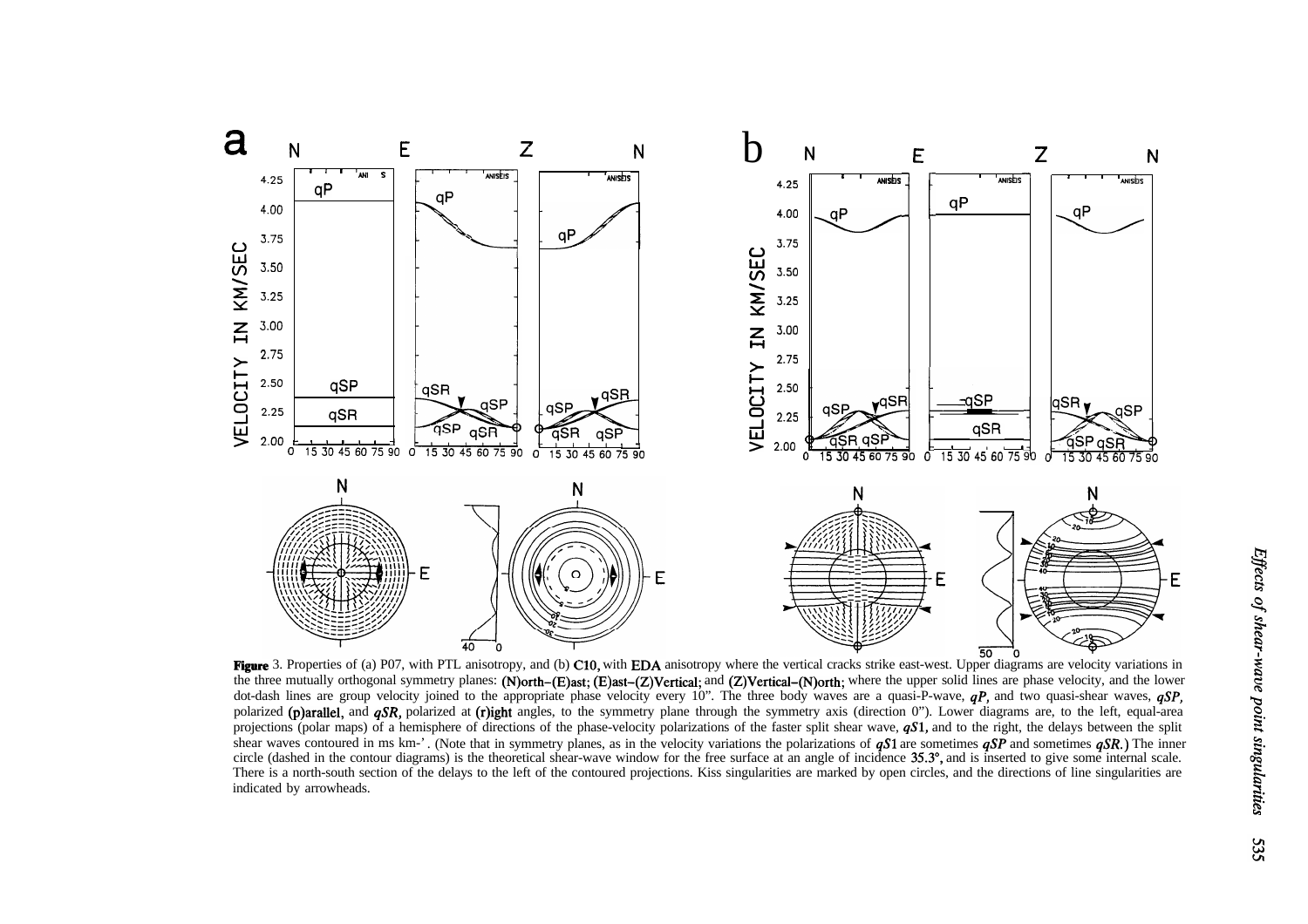

Figure 4. Properties of P07C10 with orthorhombic symmetry: (a) velocity variations in three mutually orthogonal symmetry planes, and equal-area projections of (b) phase-velocity, and (c) group-velocity variations. The irregular contours in (c) are discussed in the text. Notation as in Fig. 3. Solid circles mark the positions of point singularities on the phase-velocity variations in (a) and (b). Open circles mark schematically the centres of the anomalies on the group-velocity variations in (c). There are insets of the shear-wave window to the left of the equal-area projections of the polarizations.

represent concentrations of energy (larger amplitude signals, assuming uniform energy radiation from a point source), and the stretchings represent regions of lower than average energy (smaller amplitude signals).

[Note that hidden-line plotting algorithms might have displayed the details of Fig. 5 more clearly, but the range of hidden-line algorithms available to us could not handle the complexities of the group-velocity wave surfaces for equal phase-velocity grids as calculated here. A satisfactory display of these multilayered group-velocity surfaces of polarized waves has not been devised. Alternative techniques would be to plot the smooth group-velocity surface, or to plot the polarizations, as Dellinger (1991) has done. These would give a more easily visualized picture, but would hide the complexities in Fig. 5. In all cases, such detailed group-velocity surfaces are expensive to compute (Dellinger 1991).]

The directions of point singularities on the phase-velocity domain transform to the generators of cones of solid angles in the group-velocity domain (with approximately elliptical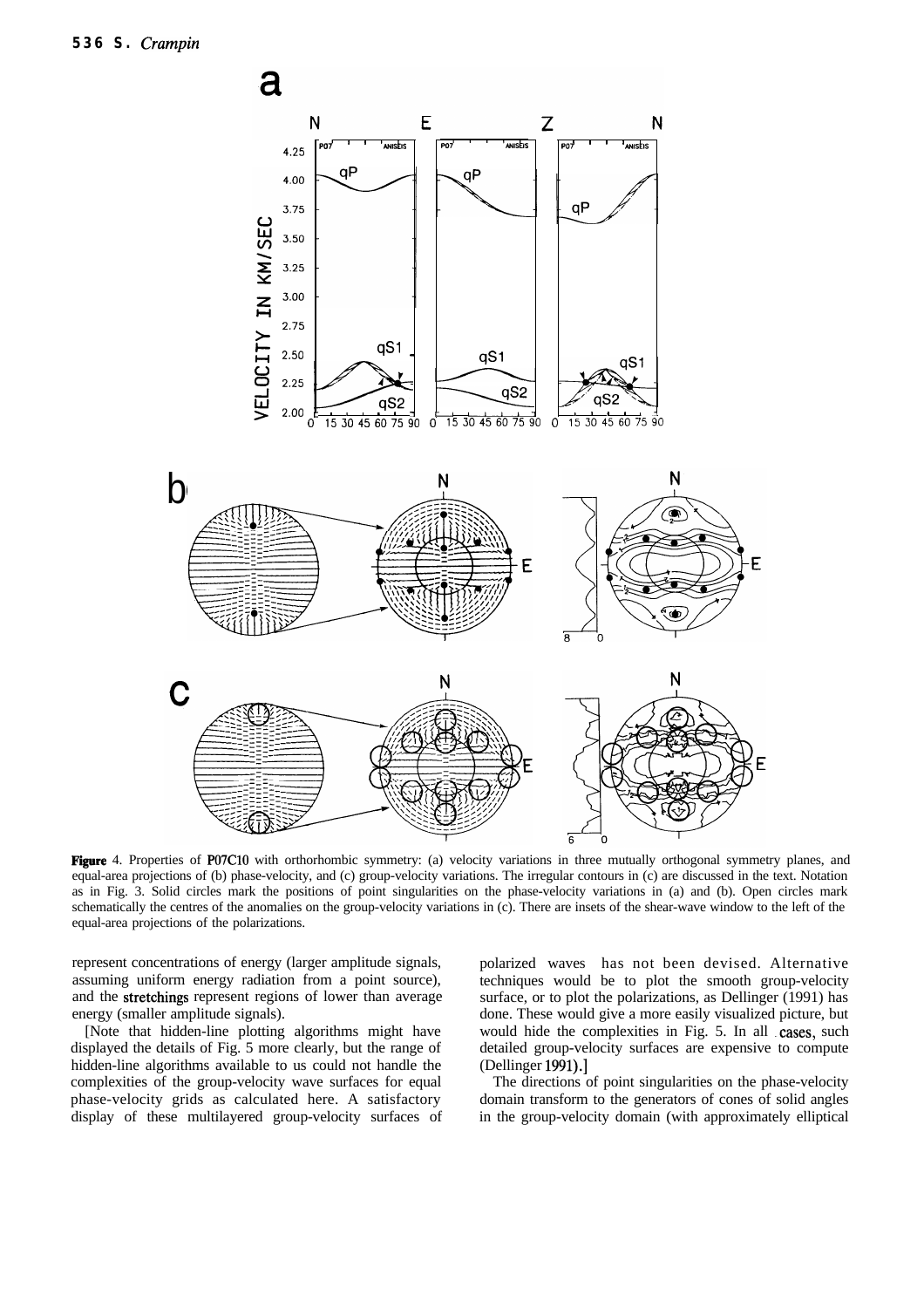

**Figure** 5. Various projections of the two shear-wave group-velocity sheets (wave surfaces) in P07C10. (a), (b), and (c) are of the outer (faster) sheet,  $qS1$ ; (d), (e), and (f) of the inner (slower) sheet,  $qS2$ . (a) and (d) are half hemispheres with lines every 5" of phase-velocity direction; (b), and (e) are 30" half lunes with lines every 2" of phase-velocity direction; and (c), and (f) are orthogonal views of (b), and (e), respectively. The view point is in the centre with 'T', and the arrowheads mark corresponding points on the different sections. The approximate centres of features associated with point singularities are indicated schematically by open circles in (a), and (d). Lines are drawn parallel to the planar cross-sections of the holes in (c) and the lids in (f). The dots on the inset to (b) and (e) are the directions of the ray paths for the synthetic seismograms in Figs 8 and 9.

cross-sections). The locus of group velocities (ray velocities) in the neighbourhood of a point singularity on the inner group-velocity sheet in Figs 5(d), (e), and (f) is a flat approximately elliptically shaped lid (funnel), with a cuspoidal cross-section, that fits exactly into an opening in the outer sheet in Fig  $5(a)$ , (b) and (c). The direction of a point singularity on the phase-velocity sheet transforms to the edge of the lid on the inner group-velocity sheet and the rim of the hole on the outer sheet. The rim of the hole, and the edge of the lid, is approximately planar, as is indicated by the lines parallel to the cross-sections in Figs 5(c), (f), and 6. There are no direct body-wave arrivals corresponding to the planar top surface of the lid, but Burridge (1967) has calculated the contribution of the non-geometrical arrival from the top of the plane lid to shear waves in cubic symmetry (where the lids are circular).

Note that the directions of point singularities on the phase-velocity sheets do not necessarily coincide with the

centres of the corresponding features on the group-velocity sheets. This is most clearly seen in the velocity variations in Fig. 4(a), where the point singularities (solid circles) in the phase-velocity sheets are to one side of the hole or lid (delimited by arrowheads) in the group-velocity sheets. Note that the direction of the line singularity in the phase-velocity sheet of hexagonal symmetry also does not coincide exactly with the direction of the apparent intersection of the group-velocity sheets. The concentrations of lines at the base of the lids on the inner sheets are not isolated directions but are tight constrictions ('fasces') through which many directions pass.

The narrow cuspoidal fin on the outer group-velocity sheet in Figs  $5(a)$ , (b), and (c) is a conventional cusp caused by the relatively high curvature of the phase-velocity sheet. This cusp is also seen as the sharp peak in the group-velocity variations in the faster quasi- shear wave,  $qS1$ , in the Vertical/North section of the velocity variations in Fig. 4(a).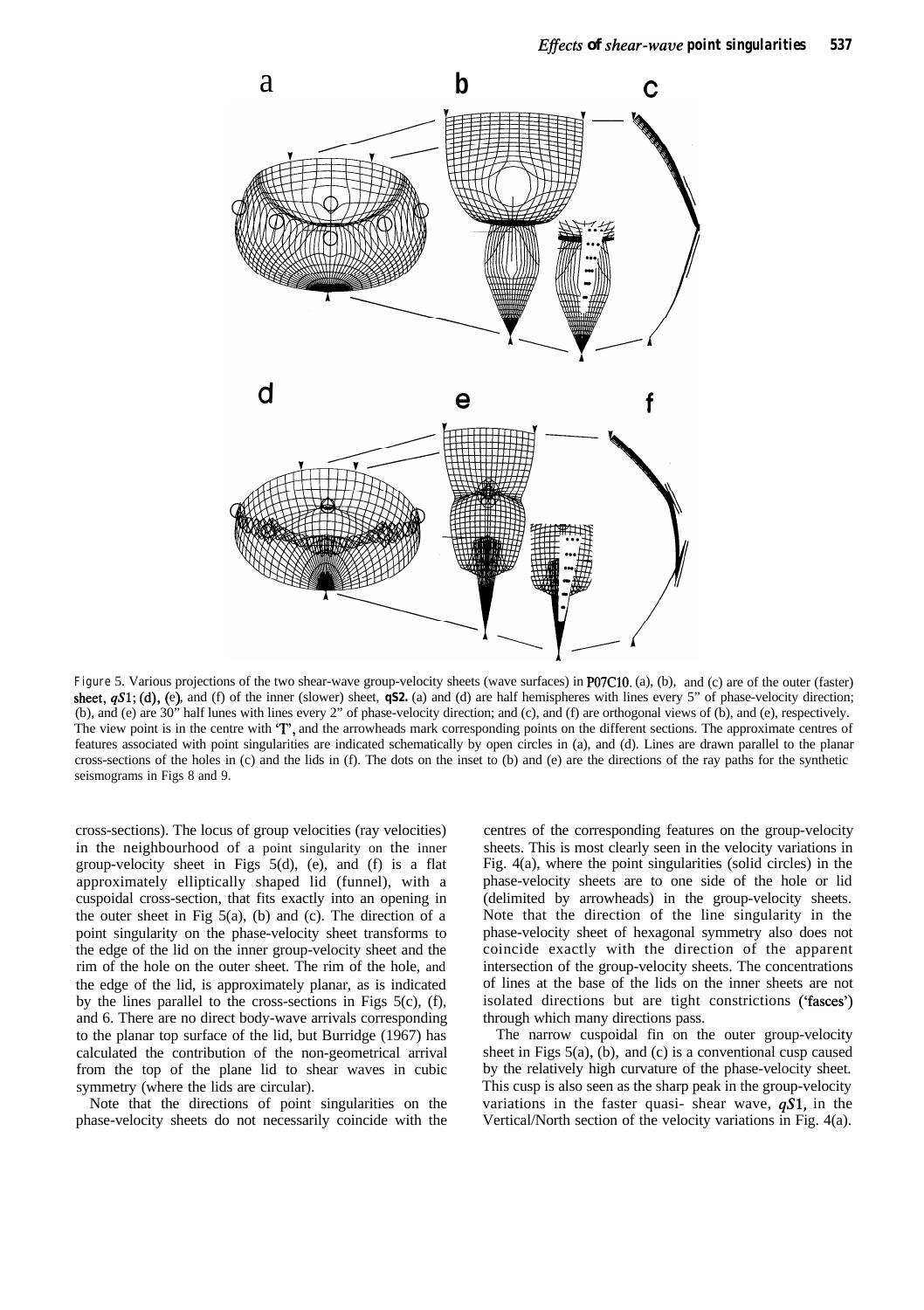

**Figure** 8. Synthetic seismograms of a 50 Hz shear wave from a horizontal source oriented intermediate between *SH* and *SV* (*SH45SV*) recorded by an arc of geophones at a radius of 1 km with the geometry of Figs 5, 6, and 7. Record sections along vertical arcs: (a) 5"; (b) 10"; and (c) 15" from sagittal symmetry, marked with dots in Fig. 5. On the right are three-component seismograms with axes vertical and horizontal radial and transverse relative to the rotated frame in Fig. 7. On the left are polarizations diagrams of the horizontal motion for the specified time interval (where the amplitudes are large, the diagrams have been displaced to the right, to avoid overlap). Heavy arrows mark estimates of the polarization of the initial shear-wave motion, and small arrows mark the direction of particle displacement.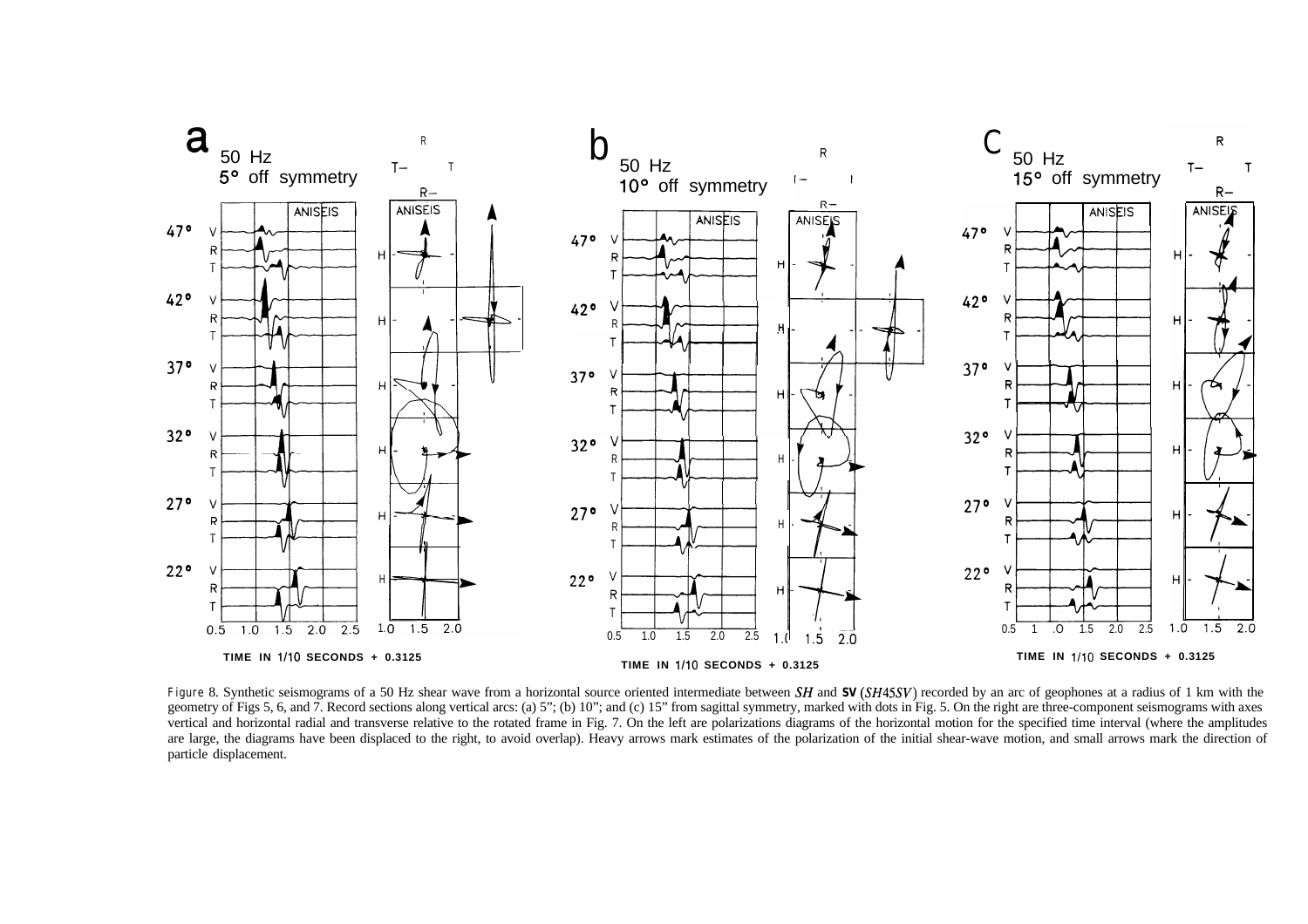

Fire 9. Synthetic seismograms for an **SH45SV** source along the ray paths in the vertical arc 5" from sagittal symmetry [the left line of dots in the insets to Figs 5(b) and (e)], for a source with frequencies: (a) 10 Hz; (b) 30 Hz; (c) 70 Hz; and (d) 90 Hz. Notation as in Fig. 8.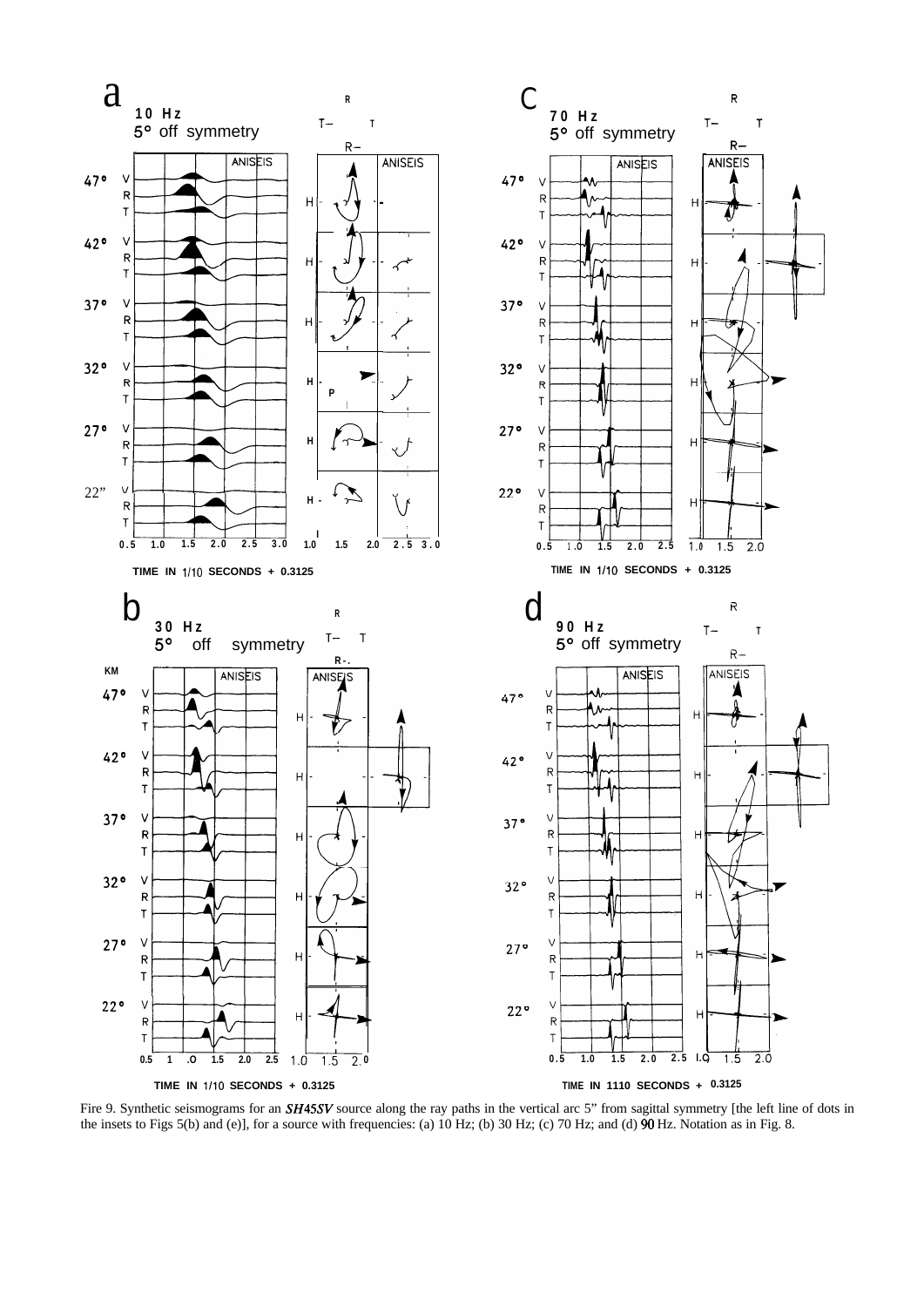irregularity into the patterns of shear-wave polarizations and delays, as is shown in Fig. 8. The change in initial polarization along paths at 37" and 32" and the considerable delays for ray paths only 5" apart, indicates the rapid variations of patterns in polarization diagrams expected for small changes of the direction of the ray path in the neighbourhood of point singularities. This rapid change of polarization along neighbouring ray paths while still preserving significant delays could well be important for identifying the directions of point singularities in sedimentary basins.

### **5.5 Effects of frequency in Fig. 9**

The behaviour of split shear waves is dependent on the frequency of the signal. Fig. 9 shows record sections for a range of frequencies 10, 30, 70 and 90 Hz, at 5" away from the plane of sagittal symmetry. This is for the same ray paths as Fig. 8(a), and the 50 Hz section in Fig. 8(a) is in the middle of the frequency range in Fig. 9. The delay between the split shear waves along any given ray path is a fixed time interval, and its effect on the seismogram depends on the relative size of the time delay relative to the period of the wave. The higher the frequency, the more complete the separation of the split shear waves and the more cruciform the pattern in the polarization diagram. Similarly, the lower the frequency, the less separation and the more elliptical the pattern of polarization. Such subtleties are very difficult to recognize in seismograms displayed in time series, and are more clearly visible in polarization diagrams.

The polarization diagrams in Fig. 9 show considerable variation with frequency. In general, the delay between the split shear waves becomes a larger fraction of the cycle as the frequency increases, and the corresponding polarization patterns become more cruciform. The directions for the 37" and 32" ray paths bracket the constriction (fasces) at the base of the lid and consequently show most change. The initial polarizations along these ray paths show considerable variation with frequency. This again is the result of interference from signals along neighbouring ray paths which have different polarizations and amplitudes from the specific ray path.

# **6 DISCUSSION**

Synthetic seismograms, showing substantial differences in polarizations and delays in shear-wave splitting, have been calculated for similar ray paths, from similar source orientations, in a uniform anisotropic solid modelling a possible sedimentary basin. The differences are associated with the effects of propagating near the directions of point singularities and are likely to appear even in weak anisotropy. There are also anomalies near (conventional) cusps in the group-velocity sheets, but such cusps will only occur in comparatively strong anisotropy. Different frequencies, different path lengths, different source orientations, different pulse shapes, and different directions of propagation, will all add to the complexity of the behaviour. The effects of the singularities are result of the relationship between the phase and group velocities, where the group velocities are obtained from the phase velocity by a differentiation operator. These relationships may vary widely between different singularities, as can be seen by comparing the different behaviour at the two singularities on the centre line in the group-velocity sheets in Fig. 5. Even the noise free synthetic seismograms in a homogeneous material show disturbed behaviour, and a very wide range of behaviour must be expected near point singularities in sedimentary basins in the field.

Point singularities in the phase-velocity domain are isolated directions, and plane waves propagating at the phase velocity will behave in a regular and predictable manner. Point singularities in the group-velocity sheets become cones of solid angles of disturbed propagation which have approximately elliptical cross-sections, where the first arriving shear wave is expected to be the non-geometrical arrival from the top of the cuspoidal lid on the inner slower group-velocity sheet. Shear waves along a range of ray paths which are within this cone of directions pass from regular splitting for directions outside the cone to disturbed behaviour for directions within the cone. The effective edge of the cone will be diffuse for shear-wave signals with finite wavelengths. It is not possible to positively identify any feature of the seismograms in Figs 8 and 9 which correspond to the top of the lid. The small downward precursor to the main upward motion of the Radial and Transverse components along ray paths at 32" and 37°, which pass through the lid, also appears along the ray path at 42", which is associated with the conventional cusp, and the precursor is probably due to the interference from neighbouring ray paths.

Within these cones, the delays between the split shear waves radiated from point sources do not vanish, as they do in the direction of point singularities in phase-velocity sheets. One of the most surprising results of this study is the abrupt change in polarization of about 90" for a change in ray path direction of only 5" (between ray paths at 32" and 37" in all record sections in Figs 8 and 9), while still retaining a significant time delay just less than a 0.01 s. Note that polarization diagrams are very sensitive to the differential phase and amplitude of orthogonal traces, so that a time delay of 0.01 s can produce significant changes in polarization diagrams for frequencies as low as 10 Hz (Fig. 9a), at appropriate shear-wave velocities. In such directions, where the polarizations are changing rapidly, the patterns show irregular elliptical or linear motion where the initial take-off directions may be difficult to identify. Similar changes in polarization are also expected to occur for ray paths either side of pinch singularities [that is either side of the cuspoidal fin in slower group-velocity sheet in Fig.  $5(d)$ ], but the behaviour in Figs 8 and 9 suggests that the irregularities in the polarization diagrams will be less severe.

Figure 9 shows irregular behaviour within the cone of disturbed propagation for signal frequencies from 10 to 90 Hz, with the higher frequencies showing the more extreme effects. This suggests that shear waves are likely to show anomalous behaviour for a wide range of frequencies for ray paths near singularities in a wide range of possible combinations of PTL and EDA anisotropies.

# **7 CONCLUSIONS**

In most directions of propagation in anisotropic rocks, shear waves split in regular and predictable ways that can be directly interpreted in terms of the anisotropic symmetry. However, all anisotropic symmetries have singular directions, where the two shear-wave phase-velocity sheets touch